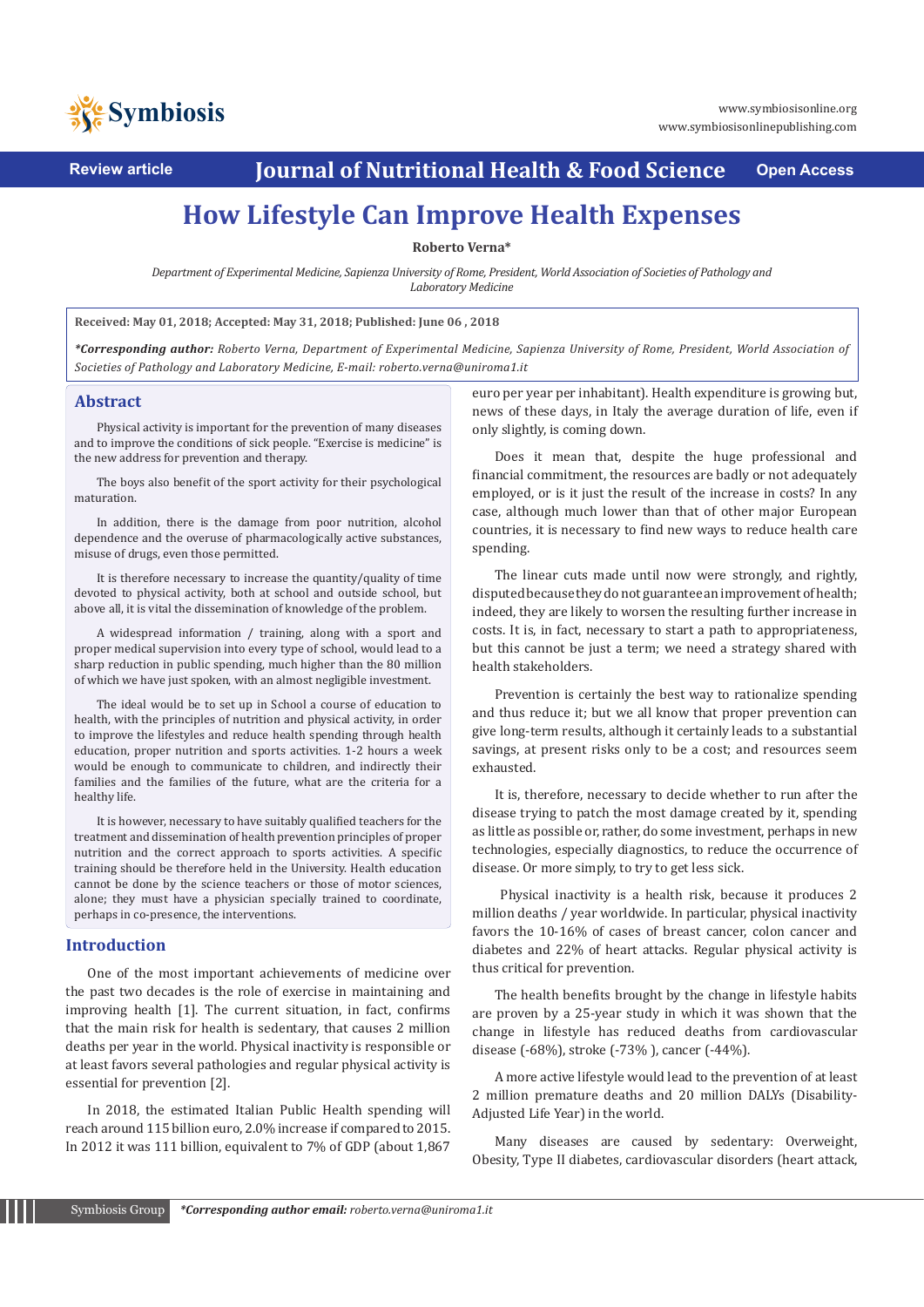myocardial infarction, stroke, heart failure), Venous failure, Osteoporosis, Arthritis, Hypertension, Increased cholesterol and triglyceride levels in the blood, Colon and breast cancer. But the gold medal belongs to obesity, that can be classified as follows: Mild obesity (excess of 20-40%), Moderate Obesity (40-100%), Severe Obesity (> 100%). For five diseases it has been proven the relationship between physical activity and health benefits: cardiovascular disease, stroke, colon cancer, type II breast cancer and diabetes. An expanded list of diseases caused by sedentary lifestyle includes: overweight, obesity, diabetes type II, cardiovascular disorders (heart attack, myocardial infarction, stroke, heart failure, high blood pressure, venous insufficiency), osteoporosis, arthritis, increased blood cholesterol and triglyceride levels, colon and breast cancer. All diseases that, once arisen, tend to become chronic and must be kept under constant health control and appropriate care.

It was calculated that increasing only by 1% of the number of active people, the save in health care spending would be 80 million euro per year.

Obesity is the excess of fat mass. But it is also important to differentiate between central and peripheral obesity, since the critical adipose depot is the visceral one.

Central obesity is associated with increased incidence of complications: Metabolic disorders (diabetes and/or carbon monoxide intolerance, dyslipidemia, hyperuricemia), Cardiovascular (hypertension, ischemic heart disease and cardiac failure), Systemic (osteoarthritis, colon cancer, respiratory failure, cholelithiasis, etc.).

A particular note deserves childhood obesity: many millions of kids are seriously overweight, caused by the increased time with television, the intake of calories with junk food, the reduced physical activity [3, 4]. Also chocolate needs a particular note: considered at high caloric content, can be utilized without problems in due amount, with several interesting goals [5].

About 50% of obese children over the age of 6 become obese by adult compared to 10% of non-obese children of the same age.

In obese adolescents this percentage rises to 70% and exceeds 80% if even one of the parents is obese (Table I).

| <b>Table I:</b> Development of obesity in adulthood related to obesity in<br>childhood |                                       |
|----------------------------------------------------------------------------------------|---------------------------------------|
| Age                                                                                    | % PERSISTENT RISK OF OBESITY IN ADULT |
| Obesity 6y                                                                             | 25% obese adult                       |
| Obesity 12y                                                                            | 75% obese adult                       |

According to these data, the presence of obesity in adolescence is predictive of a greater development of cardiovascular events in adulthood, although at this time of life a normal body weight has been achieved [6].

Obesity has also a regional breakdown, at least in Italy. This is mainly due to nutritional and lifestyle habits (Table II).

| <b>Table II:</b> Childhood obesity in Italy compared between males and |         |  |
|------------------------------------------------------------------------|---------|--|
| females in different Country areas                                     |         |  |
| Childhood obesity prevalence in Italy                                  |         |  |
| Males                                                                  | Females |  |
| Center/south areas 22%<br>35%                                          |         |  |
| Northern areas 13%                                                     | 10%     |  |

#### **Globesity**

The problem of obesity is widespread in the world. In USA the obesity rate is higher than 15% and reaches more than 30% in some States, but it is not the only Country that faces problems with weight excess. In Figure 1 is shown the difference between males and females as to their shape (Obesity, Overweight, Healthy weight) in different years. It is easy to see that the percent of overweight and healthy weight is decreasing during the last 10 years, while the percent of obese is increasing in both males and females (Figure 2).







**Figure 2:** Shows that the trend is confirmed in Countries with western habits, but not in Japan, where obese people did not increase

## **Exercise is a Powerful Boost to GH Production**

Aging and obesity are associated with a reduction in GH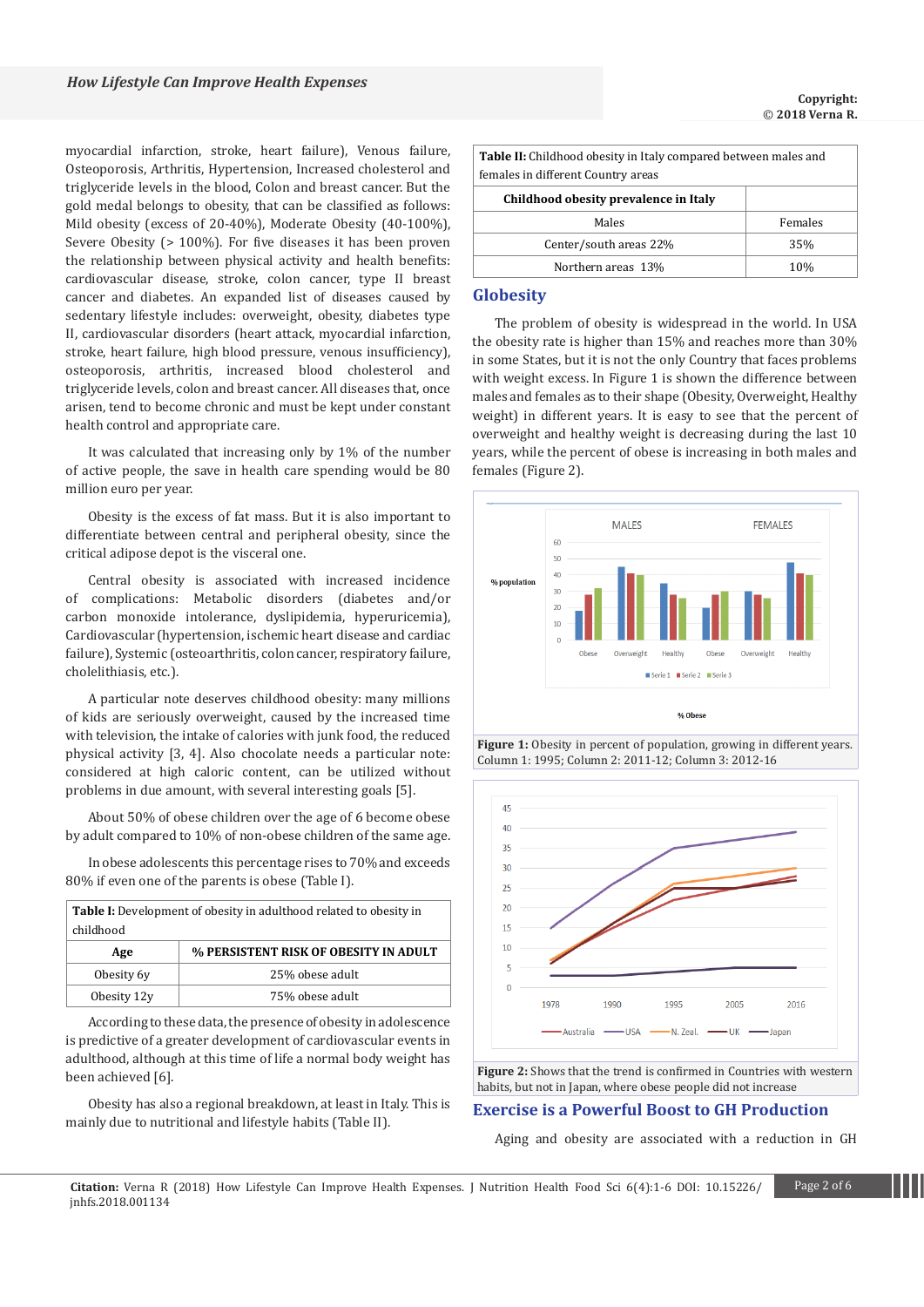production. Then the fundamental question is the following: is Obesity that induces Aging or is Aging that makes you Fat?

The answer is that fat infiltration is a natural part of the aging process. By aging, our muscles gradually begin to shrink and this reduces the speed at which we burn calories: in fact, more muscle tissue we have, more calories we consume. When we lose muscle tissue, our ability to burn fat diminishes and we begin to add fat to our structure.

It can be described as "The Silent Invader".

If it is physiological that fatty tissue replaces the muscle during the age, it is essential to keep the muscle system active, to delay the process and prevent fat from accumulating beyond measure as well as to reduce the attack of free radicals [8].

So, physical activity is important for health. But what about sport?

Sport is a particular aspect of physical activity. It is very helpful for wellness if carefully trained; if not, it can be dangerous. The dangers come from several different points: wrong or excessive training, use and misuse of drugs or supplements, doping [9-12].

Use or misuse of drugs. Athletes take drugs for several purposes (Table III).

| Table III.                                                          |                                              |
|---------------------------------------------------------------------|----------------------------------------------|
| <b>PURPOSE</b>                                                      | <b>SUPPLEMENT</b>                            |
| To improve athletic performance                                     | Creatine: Linear and<br>Branched Amino acids |
| For physical recovery in situations of<br>heavy athletic engagement | Ergogenic aids                               |
| To reintegrate losses due to intense<br>physical effort             | Vitamins and Minerals                        |
| To protect from oxidative damages                                   | Vitamins and Antioxidants                    |

In a survey of some time ago, the 65-70% of 8000 athletes confirmed the use of allowed medications according to (Table IV).

| Table IV.                              |      |
|----------------------------------------|------|
| <b>Type of medication declared</b>     |      |
| Nonsteroid anti-inflammatory drugs     | 35%  |
| Vitamin supplements                    | 20%  |
| Herbal / homeopathic products          | 1,5% |
| Supplements (salts, amino acids, etc.) | 17%  |

Is the use of supplements safe? Unfortunately, scientific demonstrations of effectiveness, proper information about body and performance action, a certainty of the content of the products, are missing. The risks are health hazards, commercial fraud and positivity to anti-doping tests.

Doping is much more widespread than can be thought and concerns all sports, both professional and amateurly. The damages that can cause to health are many and serious [13, 14].

All emergency physicians should be aware of the problem, not to underestimate it and recognize any symptoms (Verna, unpublished results).

In the 2000s many police operations (carabinieri and financial police) led to the seizure of large quantities of prohibited substances that were illegally traded. In particular, during the "Hercules" operation, the wide variety of the pharmaceutical substances found, as well as their amount, that led the total value around 8.970.000,00 euro, was really surprising. In table V the

| "Hercules" operation           | Table V: List of the pharmaceutical substances seized during the |                                     |
|--------------------------------|------------------------------------------------------------------|-------------------------------------|
| Aldactone                      | HomeocurTesterset                                                | Saizen                              |
| Anapolon Tablet<br>Oksimetolon | Humolin                                                          | Schering                            |
| Andriol                        | Jintropin                                                        | Synflex                             |
| Benadon                        | Kadiur                                                           | Somatostatina                       |
| Clomiphene Citrate             | Kriptocur                                                        | Spasmobroncal                       |
| Deca-Durabolin                 | Isopuramin                                                       | Spiropent                           |
| Dianabol                       | Lipostabil                                                       | Sustenon                            |
| Depo Medrol                    | Masteron                                                         | Tad 600                             |
| Efedrina Level                 | Metadienon                                                       | Tioside                             |
| Epargriseovit                  | Metanabol                                                        | Ti-Tre Liotironina                  |
| Esiclene                       | Monores                                                          | TestexElmuProlongatum               |
| Estrumate                      | Napopsin                                                         | Testosterone Cypionate              |
| Eutirox                        | Neoton                                                           | Testoviron                          |
| Extraboline                    | Nespo 60                                                         | Testovis                            |
| Feldene                        | Novaldex Tamoxife                                                | Transmetil                          |
| Finaject                       | Parabolan                                                        | Ventipulmin Citrate                 |
| Finasteride                    | Placentex                                                        | Virormone Testosterone<br>Propinate |
| Ganabol                        | Primobolan                                                       | Winstrol                            |
| Genotropin                     | Profasi Hp                                                       |                                     |
| GhUmatrope                     | ProcarFinasteride                                                |                                     |
| Lasix                          | Proviron                                                         |                                     |
|                                | Restandol                                                        |                                     |

complete list of the substances seized is shown. Obviously, in order not to be identified, both the sellers and the buyers used jargon terms for the commerce of the prohibits substances. A list of these jargon terms, registered during telephone tapping (Carabinieri for Health- N.A.S.) is shown in table VI.

### **Factors Favoring the Spread of Doping**

Often parents are the ones who claim from their children a champion sports career, also accepting doping if it can serve to realize their dreams. Sometimes, a young person receives doping but no one around him realizes it.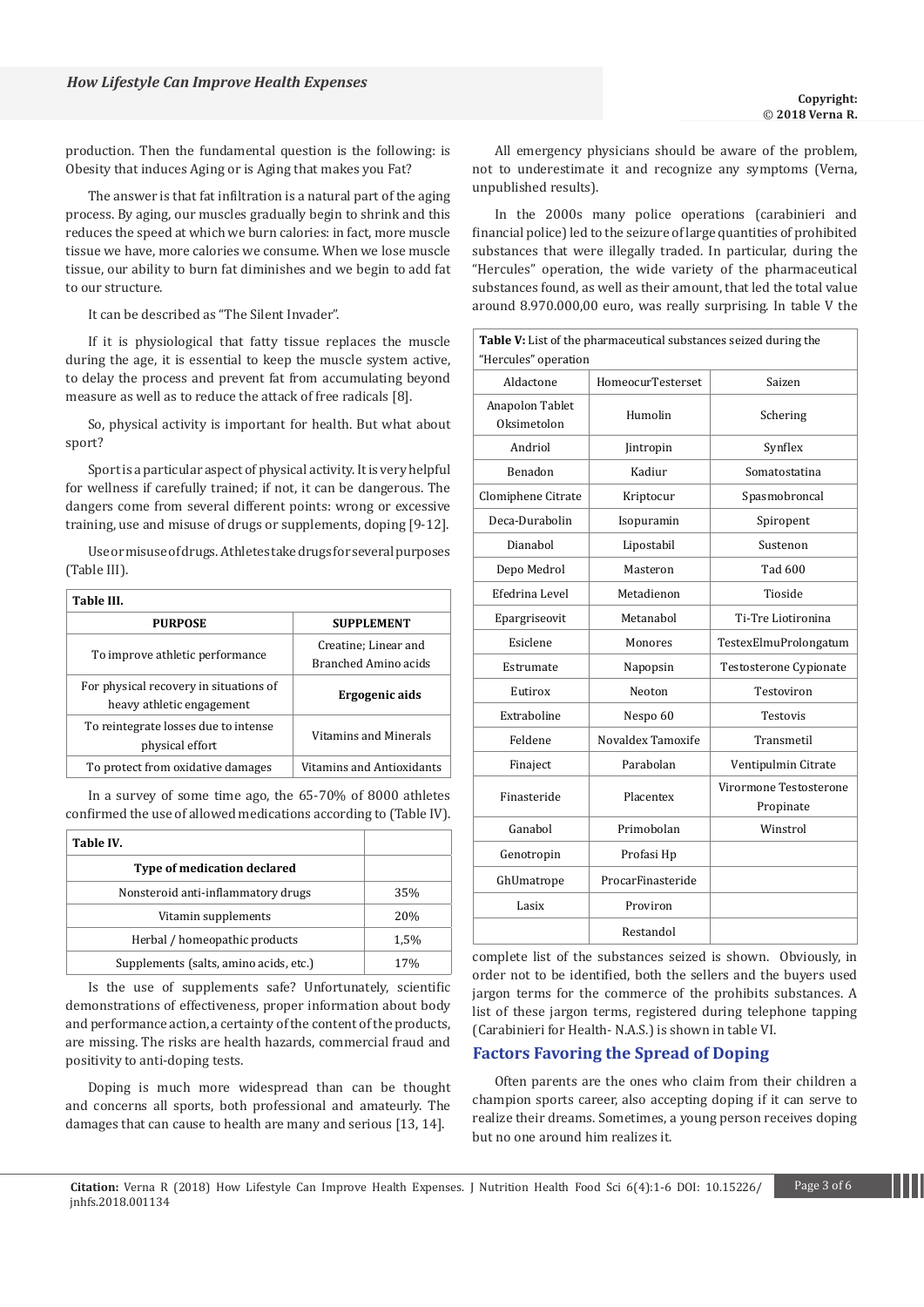|                      | <b>Table VI:</b> Jargon terms used for the commerce of prohibited |
|----------------------|-------------------------------------------------------------------|
| substances           |                                                                   |
| Ephedrine            | Mau-Wang                                                          |
| Winstrol             | double V - dresses - STROMBA                                      |
| Ganabol              | (for veterinary use only)                                         |
| Deca                 | those with the yellow cap - burned                                |
| Andriol              | the motorbike                                                     |
| Decadurabolin        | the cars                                                          |
| Nandrolone Decanoate | lat extension                                                     |
| Proviron             | trousers                                                          |
| Oxandrolone          | lat machine                                                       |
| Hashish              | smoke - chocolate                                                 |
| GH                   | «the cold»-the ice-cool proteins-tyres                            |
| Primobolan           | P - decaffeinated                                                 |
| Proviron             | <b>PRO</b>                                                        |
| Testovis             | «those with the blu box»                                          |

An additional problem is the medicalization of some sport facilities. Some gyms are a mix of space structures and backpacks of pharmacies. You can find everything and almost nothing is harmless.

Formerly I have reported that Sport is a particular aspect of physical activity: very helpful for wellness if carefully trained, harmful if not. It is therefore important, before approaching Sport, to Know One's Numbers, such as Body Mass Index (BMI).

The calculation of BMI is based on height and weight: wt. (kg)  $\div$  ht.  $(m^2)$ ;

- Doesn't account for gender, muscle mass, or frame size;
- Health risks increase with the increase of BMI;
- Waist Circumference (WC).

The Goal for Men is ≤ 40 inches, (ideal < 37 inches), while for Women is ≤ 35 inches, (ideal < 33 inches). According to BMI it is possible to draw a classification of obesity, as follows (Table VII)

| <b>Table VII.</b>                            |               |
|----------------------------------------------|---------------|
| <b>Weight Category</b>                       | <b>BMI</b>    |
| Underweight                                  | < 18.5        |
| Healthy Weight                               | $18.5 - 24.9$ |
| Overweight                                   | $25.0 - 29.9$ |
| Obesity (class I)                            | $30.0 - 34.9$ |
| Obesity (class II)                           | $35.0 - 39.9$ |
| Obesity (class III)                          | $\geq 40.0$   |
| Modified from Archives of Internal Medicine. |               |
| 1998; 158: 1855-67 (no author listed)        |               |

After this long introduction to the problem, is it possible to make a prevision for the future?

# **The Cost of Disease and the Saving 0f Prevention**

Sports activities are important for preventing many pathologies and improving conditions for sick people. Children, in particular, also benefit from sports activity for their psychic maturation (European Youth Portal, Published: Fri, 16/05/2014 - 16:40; Global Strategy on Diet, Physical Activity and Health, WHO portal, 9 February 2017).

Enormous are the damages due to incorrect nutrition, use and dependence on alcohol and pharmacologically active substances as well as the abuse of medicines, even those allowed.

It is therefore necessary to increase the quantity / quality of time devoted to physical activity, both in school and extracurricular.

Basically, fundamental is the knowledge of the problem.

As a first step it is fundamental to know one's Personal Wellness Profile: Biometric screening values, Personal activity status, Exercise and Sedentary Time, Body Measurements & Health Risk.

The analysis of the body composition is of great help to understand the personal needs. Percent of fat is easily measured by impedentiometry or, more precisely, by DEXA. Impedentiometry furnishes also additional parameters, such as hydratation and Muscular Active Mass. In the following table VIII,

| <b>Table VIII.</b> |          |          |          |          |          |          |
|--------------------|----------|----------|----------|----------|----------|----------|
| Women              |          |          |          |          |          |          |
| Age                | 20-29    | 30-39    | 40-49    | 50-59    | 60-69    | 70-79    |
| Good               | $16.8 -$ | $17.5 -$ | 19.9-    | $22.6 -$ | $23.3 -$ | $24.1 -$ |
|                    | 19.4     | 20.8     | 23.8     | 27.8     | 27.9     | 28.6     |
| Men                |          |          |          |          |          |          |
| Age                | 20-29    | 30-39    | 40-49    | 50-59    | 60-69    | 70-79    |
|                    | $10.6 -$ | $14.6 -$ | $17.5 -$ | $19.2 -$ | $19.8 -$ | $20.3 -$ |
| Good               | 14.4     | 18.2     | 20.6     | 22.1     | 22.6     | 22.1     |

the desired amount of percent Body Fat in Women and Men is illustrated.

Additional important parameters to assess the status of the subject are the triglyceride levels (Table IX) and fasting glucose (Table IX).

| Table IX.             |                    |
|-----------------------|--------------------|
| Triglyceride Category | Triglyceride Level |
| Normal                | $< 150$ mg/dL      |
| Borderline high       | $150-199$ mg/dL    |
| High                  | 200-499 mg/dL      |
| Very high             | $\geq 500$ mg/dL   |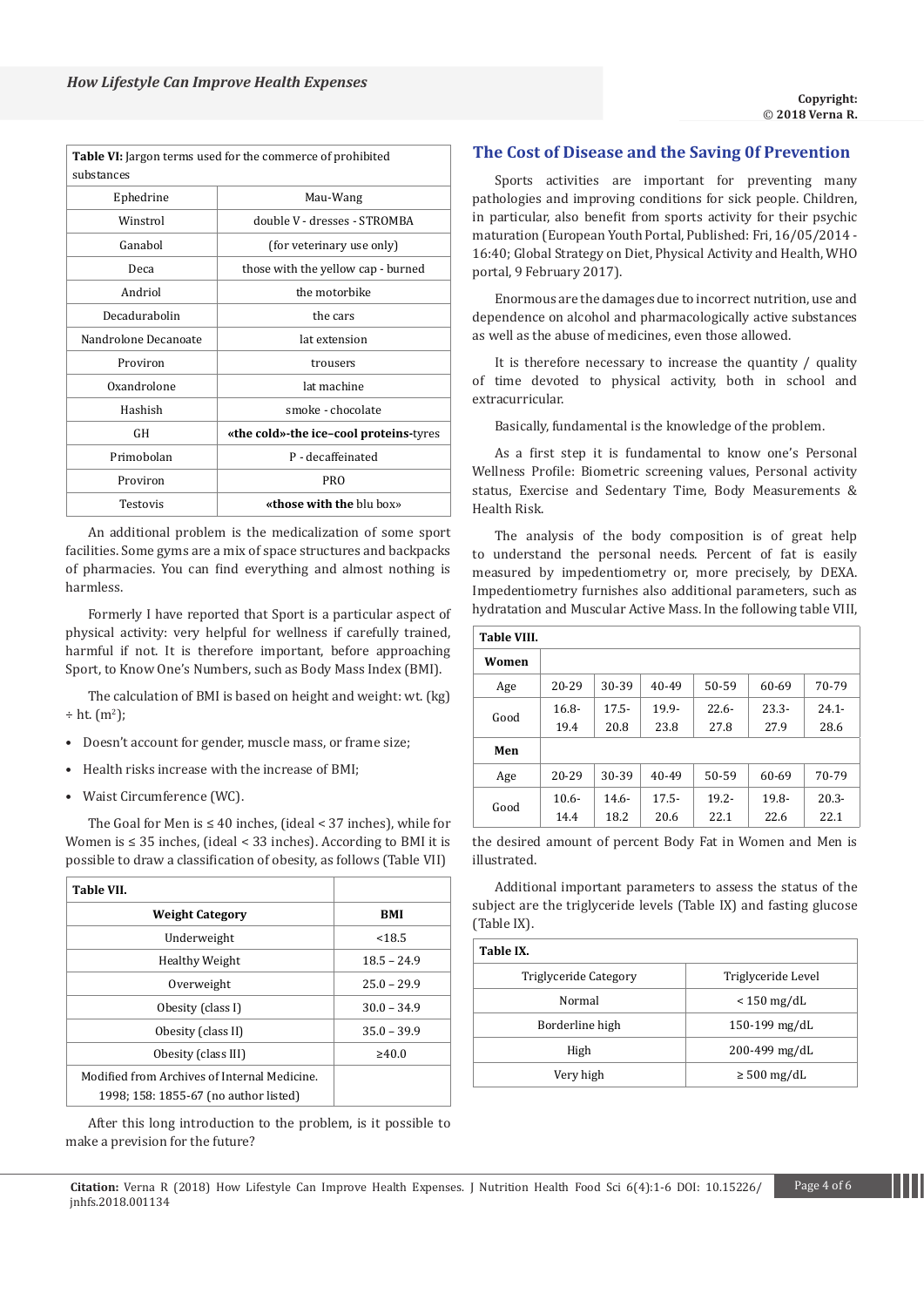| Table X.        |                        |                 |  |
|-----------------|------------------------|-----------------|--|
|                 | <b>Measurement</b>     |                 |  |
| Category        | <b>Fasting Glucose</b> | HbA1C           |  |
| Normal          | $<$ 100 mg/dL          | $< 5.7\%$       |  |
| Pre-Diabetes    | $100 - 125$ mg/dL      | $5.7\% - 6.4\%$ |  |
| <b>Diabetes</b> | $>126$ mg/dL           | $>6.5\%$        |  |
|                 | Note: impaired fasting |                 |  |
|                 | glucose should be      |                 |  |
|                 | confirmed by testing   |                 |  |

Another fundamental issue concerning physical activity is that it's never too late to start but it's always too soon to quit. We need movement. Becoming active may add 14 extra "healthy years" to our life. Most of what we think of as aging is not aging but disuse… Birth certificates aren't issued with expiration dates [15-17].

But how many people know what we are dealing with now? And what should we do to increase the general physical activity and the number of practitioners?

A comprehensive information / training, along with sporting activities and adequate medical check-ups in every school order, would lead to a sharp reduction in public spending.

The ideal would be to set up a health, nutritional and sports education course in school.

Health education, proper nutrition and sports activities in the school prepare new generations to a lifestyle that generates strong savings for the National Healthcare System.

It is necessary to have appropriately qualified teaching staff for the treatment and dissemination of the principles of health prevention, proper nutrition and the correct approach to sports activities.

It therefore needs specific training.

This means the need of a GLOBAL Education as follows:

- Education of the teachers in the school
- Training of Family Physicians
- Training of Physical and Athletic Training Professionals
- Training of sports executives
- The role of sports managers

Managers are needed not only driven by the achievement of the result, but that make sport a means of improving public health. It is therefore of fundamental importance the definition of the notions necessary for the role of sports manager and related training. An adequate university training is essential for those who want to undertake the Career. At all levels.

The ideal sports manager should have a global knowledge: biomedical, technical for training and rehabilitation, he should have experience in legal and economical affairs, in sports psychology, communication, equipment and installations. Sports managers, very often, are "home made".

For younger generations, which must be geared to a proper culture of sport, it is essential the presence of instructors and executives who are well-versed in knowing what they are doing and of the human resources they have. Trainers should be "certificated".

We know how much a coach counts in a team; he has the role of educator and controller and would be of primary importance to be sure of his quality.

Many organizations also use sports centers for the sale of illicit products and money laundering.

Illegality is favored by underdevelopment and ignorance.

Establishing in every sports center, from the smallest gym to the largest organization, the certified quality of the manager, would not only be a guarantee for the public to have quality instructors, but also the ability to "plot" the system fully, limiting the radius of action of criminal organizations.

## **The Final Proposal**

To develop, in universities or hospitals, a privileged path for sporting fitness as well as for the diagnosis and treatment of sports-related illnesses through the conduct of sports activities, under control.

Establish MoUs between school and sports facilities to develop low cost physical activity.

The establishment of Centers that deal with all of the above mentioned problems is therefore of great utility and timeliness.

It is necessary to match the academic and scientific capacity of the University to the world of sport, involving the greatest sports worlds: Olympic Committee and Sport Federations, but also public and private bodies, sports clubs, clubs and gyms, for achieving the goals outlined.

Institutions (Ministries, Regions, Provinces, Municipalities), Sports Entities, Military Sports groups,

Manufacturers (Techniques, Sanitary, Pharmaceuticals), Sports Clubs, Gyms.

Our goal must be: Prevention.

## **References**

- 1. [Lobelo F, Stoutenberg M, Hutber A.](https://www.ncbi.nlm.nih.gov/pubmed/24759911) The Exercise is Medicine Global [Health Initiative: a 2014 update. Br J Sports Med.](https://www.ncbi.nlm.nih.gov/pubmed/24759911) 2014;48(22):1627- 1633. [doi:10.1136/bjsports-2013-093080](https://www.ncbi.nlm.nih.gov/pubmed/24759911)
- 2. [Pedersen BK, Saltin B. Exercise as medicine evidence for prescribing](https://www.ncbi.nlm.nih.gov/pubmed/26606383)  [exercise as therapy in 26 different chronic diseases.](https://www.ncbi.nlm.nih.gov/pubmed/26606383) Scand J Med Sci [Sports. 2015;25 Suppl 3:1–72.](https://www.ncbi.nlm.nih.gov/pubmed/26606383) doi:10.1111/sms.12581
- 3. [Lluch A, Herbeth B, Méjean L, Siest G.](https://www.ncbi.nlm.nih.gov/pubmed/11126347) Dietary intakes, eating style [and overweight in the Stanislas Family Study.](https://www.ncbi.nlm.nih.gov/pubmed/11126347) Int J Obes Relat Metab Disord. [2000;24\(11\):1493–1499. doi:10.1038/sj.ijo.0801425](https://www.ncbi.nlm.nih.gov/pubmed/11126347)